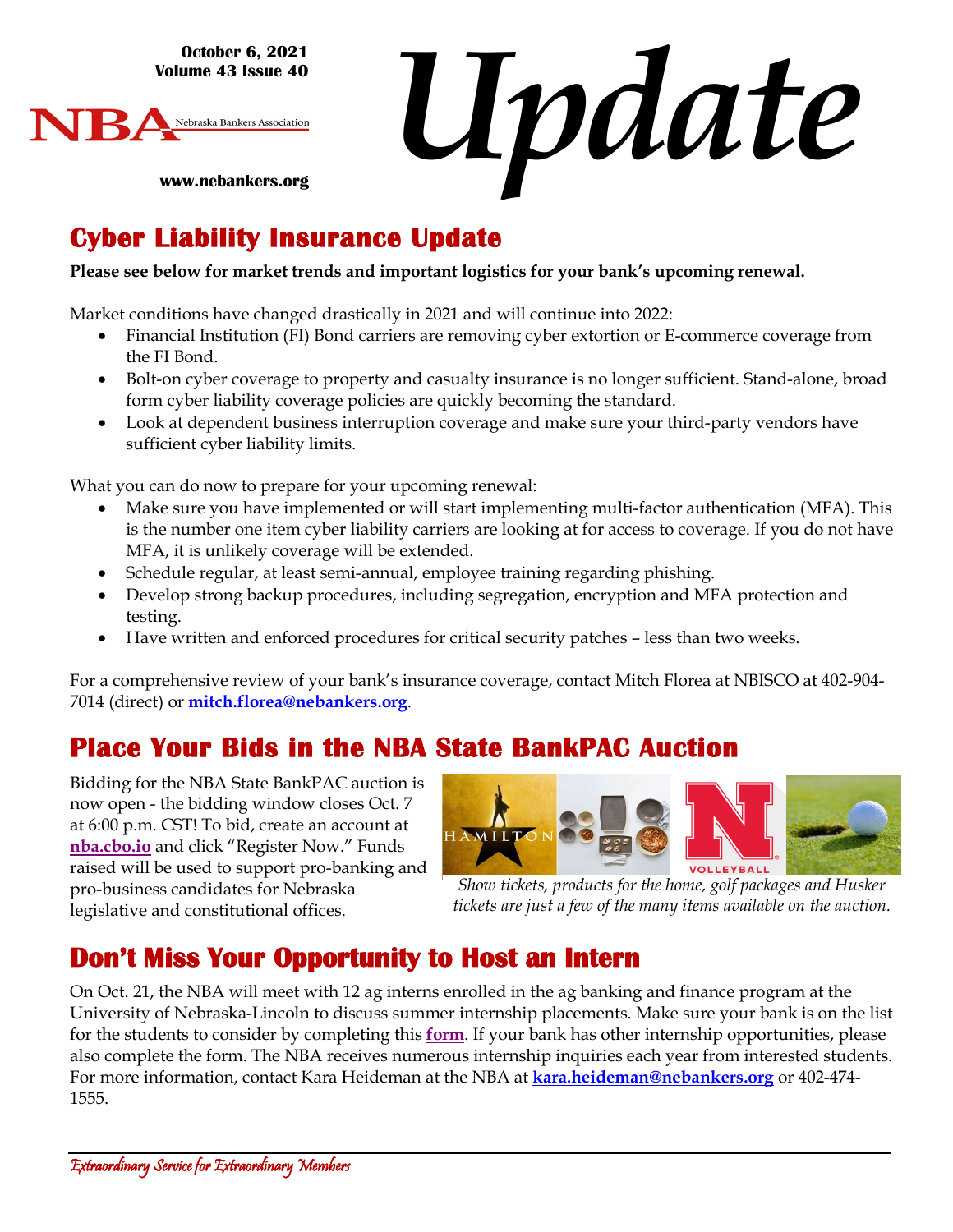## **IRS Tax Reporting Proposal**

The \$3.5 trillion budget reconciliation bill still pending in Congress and the banking industry continues to aggressively oppose the inclusion of IRS reporting requirements. Banks and their customers can help keep the provision out of the bill by contacting Congress. The NBA has a co-branded website with a simple form for bankers to contact their lawmakers, and the American Bankers Association (ABA) has created [sample](https://secureamericanopportunity.com/irs-proposal-resources/)  [language for customer communications.](https://secureamericanopportunity.com/irs-proposal-resources/)

**[Contact your Lawmakers](https://secureamericanopportunity.com/take-action/ne-bankers-oppose-new-irs-reporting-requirements/) [Customer Resources](https://secureamericanopportunity.com/irs-proposal-resources/)**

## **Postal Service Launches Financial Services Pilot Program**

The U.S. Postal Service (USPS) last month launched a pilot program in four U.S. cities offering expanded financial services at certain post office locations in: Washington D.C.; Baltimore, Maryland; Falls Church, Virginia; and the Bronx, New York. Consumers may now access check-cashing services at these locations, and USPS is considering piloting additional offerings such as bill paying services, ATM access, expanded money order capabilities and expanded wire transfer capabilities, according to reports.

Offering postal banking services on a larger scale would require congressional authorization. However, the pilot program marks a concerning first step toward enabling USPS to enter the banking business.

#### **Fed Seeks Comments on New Messaging Standard for Fedwire**

The Federal Reserve (Fed) is seeking public feedback on its adoption of the International Organization for Standardization's (ISO) 20022 message format for its Fedwire Funds Service, which will replace its current proprietary format. The Fed is seeking public comment about a revised plan to implement the new message format on a single day rather than in three separate phases, as originally proposed. **[Learn More](https://www.federalreserve.gov/newsevents/pressreleases/other20211004a.htm)**

### **ABA Urges FDIC to Modify Proposed Deposit Insurance Rules for Trust, Mortgage Servicing Accounts**

The ABA and two other banking trade groups urged the FDIC to address concerns about proposed changes to regulations regarding deposit insurance rules for revocable trusts, irrevocable trusts and mortgage servicing accounts.

**[Read the Letter](https://www.aba.com/advocacy/policy-analysis/simplification-of-deposit-insurance-rules#_ga=2.191393386.1747345054.1633531089-1224110176.1629898688)**

#### **The End of LIBOR**

During a speech at the Structured Finance Association Conference, Federal Reserve Vice Chairman for Supervision Randal Quarles said lenders need to "pick up the pace" to be ready for the end of LIBOR. Oneweek and two-month U.S. dollar Libor tenors will end as of Dec. 30, 2021, and the remaining tenors will cease publication after June 30, 2023.

**[Read the Speech](https://www.federalreserve.gov/newsevents/speech/quarles20211005a.htm)**

#### **Education and Events Calendar**

- **Oct**. **27-28** Women in Banking Conference
- **Oct. 29** Regulatory Issues Virtual Summit
- **Nov. 1** Security Management Virtual Workshop (1 of 2)

To register and see the complete event schedule, visit the **[NBA Event Calendar](https://web.nebankers.org/events)**.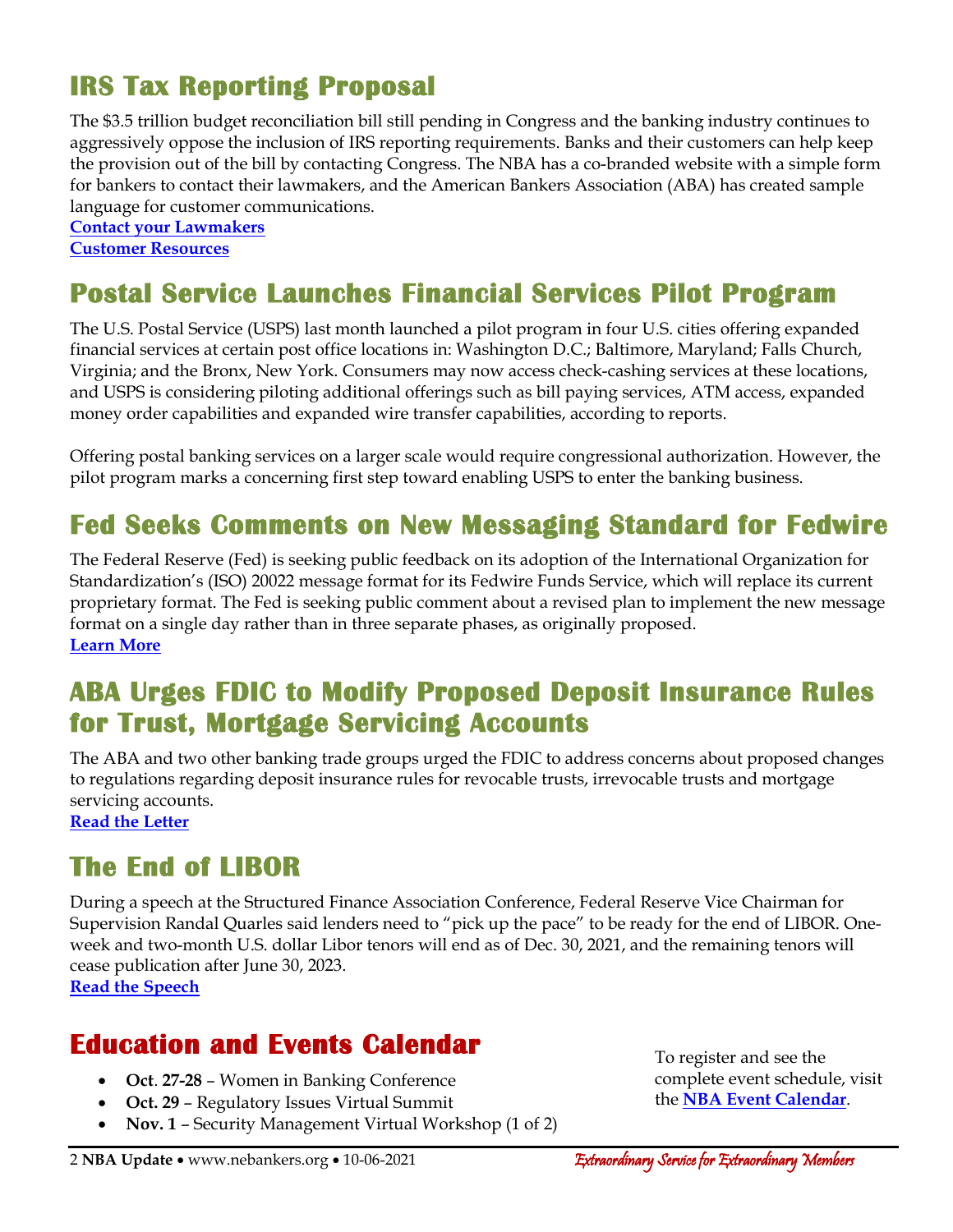## **Higher Loan Limit for USDA Guaranteed Loans**

The U.S. Department of Agriculture (USDA) announced a higher loan limit is available for borrowers seeking a guaranteed farm loan starting Oct. 1, 2021, from \$1.776 million to \$1.825 million. **[Learn More](https://www.fsa.usda.gov/news-room/news-releases/2021/higher-loan-limit-now-available-for-usda-guaranteed-farm-loans)**

## **Preferred Vendor: BankMarketingCenter.com**

**Ready to start next year early? We are.**

You don't need to wait for next year's budget to start growing your assets with **[BankMarketingCenter.com](https://www.bankmarketingcenter.com/r/public/homepage?utm_source=jackpot)**. Sign up for a January 1 start date and get the remainder of 2021 for free!

# bankmarketingcenter: com ;

An efficient alternative to costly third-party marketing resources, such as advertising agencies and design firms, BankMarketingCenter.com provides your bank with unlimited access to several thousand professionally designed, customizable marketing materials, as well as millions of Getty images and videos. This is all on an affordable, monthly subscription basis. And NBA members get a 20% discount!

**Get complete control of the marketing production process for your bank – all for a fraction of your current marketing costs. Learn more about BankMarketingCenter.com by [scheduling a tour](https://calendly.com/bankmarketingcenter/demo?utm_source=jackpot) today.**

## **Review Alliance**

Did you know that former President Trump signed into law the Further Appropriations Act of 2020 on December 20, 2019? The SECURE Act was incorporated into this legislation. Numerous IRA law changes went into effect, in general, starting in tax year 2020.

- Former President Trump signed the Coronavirus Aid, Relief and Economic Security Act (CARES Act) on March 27, 2020. It sets forth additional law changes regarding required minimum distributions and certain disaster distributions.
- RMD's were waived for 2020 by the CARES Act.
- The IRS proposed in November 2019 the new RMD life expectancy tables were to be used for 2021 RMD calculations. In November 2020 the IRS announced a delay in the use of these new tables until 2022.
- The existing RMD life expectancy tables are to be used for the 2021 RMD calculations.

Review Alliance is an independent group of compliance specialists offering banks deep-dive audits of their existing transactions, recommendations about program enhancements or guidance on future safety and soundness. In 2020, the NBA added Virtual Compliance Officer (VCO) to its compliance offerings. VCO is a new shared service model using bank-dedicated compliance officers perfect for monitoring and guiding your bank remotely. To learn how to put them to work for your bank, contact Jennifer Heaton at the NBA at 402- 474-1555 or **[jennifer.heaton@nebankers.org](mailto:jennifer.heaton@nebankers.org)**.